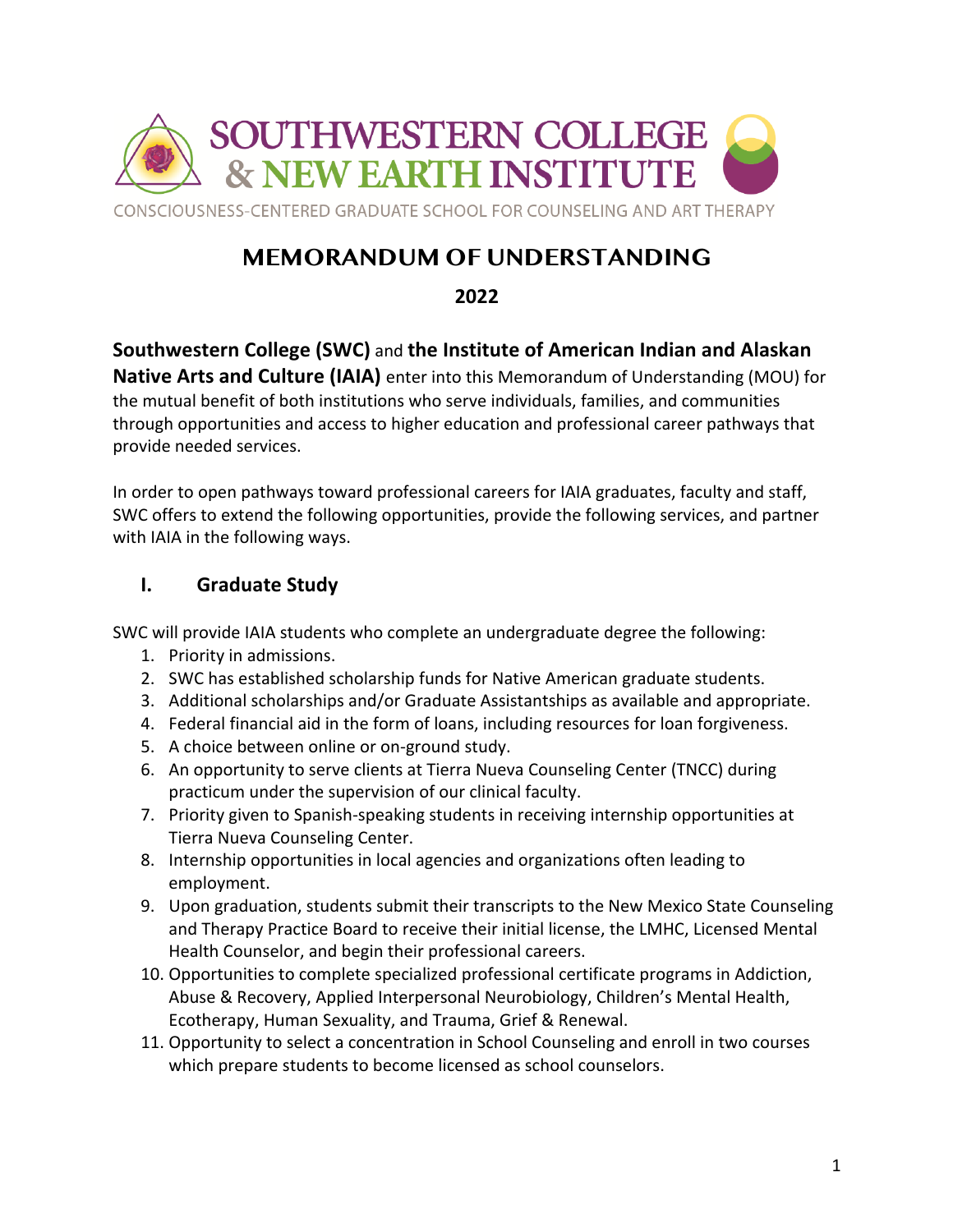- 12. Opportunity to select a concentration in Consciousness in Action which includes a graduate thesis course as preparation for doctoral study.
- 13. Priority acceptance into the doctoral program upon completion of any of our MA degrees.
- 14. For students selecting the MA in Art Therapy/Counseling, an opportunity to work toward dual licensure in New Mexico for both Art Therapy (Licensed Professional Art Therapist or LPAT) and Counseling (Licensed Professional Clinical Counselor or LPCC).

SWC will provide staff and faculty of IAIA the following unique opportunities:

- 1. Priority in admissions for the PhD in Visionary Practice and Regenerative Leadership. For more information on this new transdisciplinary doctoral degree, contact Dr. Ann Filemyr, Ph.D., President and Founder/Director of the PhD program annfilemyr@swc.edu
- 2. Priority in admissions for the MA Consciousness in Action. For more information on this degree, contact Katherine Ninos, Program Director, katherineninos@swc.edu

### **Pre-requisites for Graduate Study**

For the MA in Counseling:

- o Developmental Psychology
- o Abnormal Psychology
- o Psychology elective (this will be waived for NNMC graduates)

For the MA in Art Therapy/Counseling:

- o Developmental Psychology
- o Abnormal Psychology
- o Psychology elective (this will be waived for NNMC graduates)
- $\circ$  6 Studio Art classes (one in painting and one 3-d class. Studio Arts includes Film and other Media Arts classes)

For the MA Consciousness in Action:

o Bachelor's degree in any field.

For the MA in Art Therapy for Clinical Professionals:

- o 6 Studio Art classes (one in painting and one 3-d class. Media Arts classes included.)
- o MA in Counseling or Master's in Social Work (MSW).

For the PhD in Visionary Practice and Regenerative Leadership:

o Master's degree in any field.

## **II. Continuing Education & Professional Development Opportunities**

a. SWC offers Continuing Education Credits (CECs) approved by the New Mexico State Counseling and Therapy Practice Board through certificate program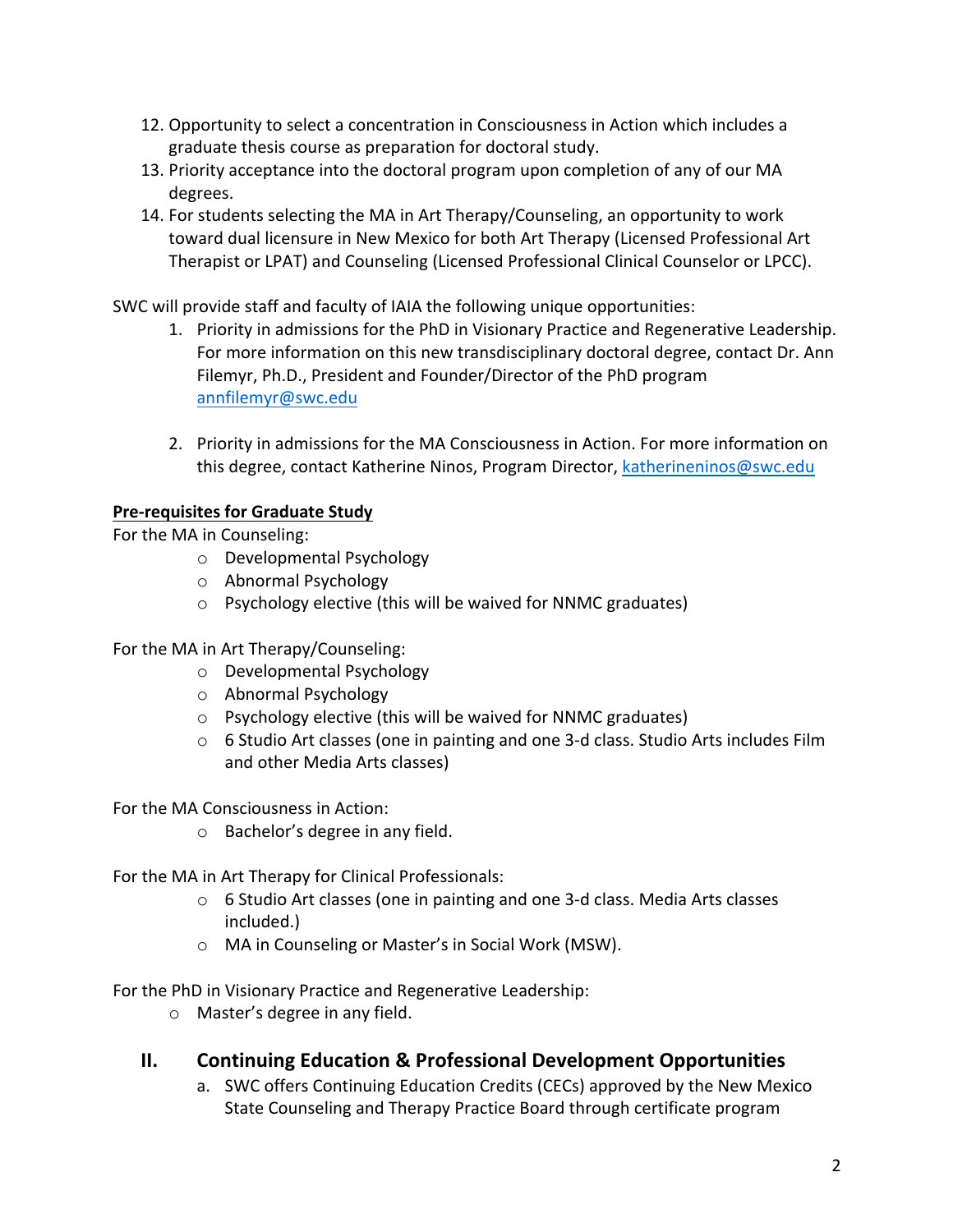classes, public lectures, and an annual conference presented under the auspices of the New Earth Institute (NEI) of Southwestern College. Professional development for IAIA faculty and staff is available through these NEI lectures, classes, and the annual Transformation & Healing Conference. For more information, please contact NEI Assistant Director katelatimer@swc.edu

- b. IAIA faculty and/or staff may send SWC their emails to receive regular information, including i-Contact emails, regarding NEI opportunities. Please send your email to diannedeloren@swc.edu
- c. IAIA faculty and staff may enroll in one of our professional certificate programs via our website, https://www.swc.edu/applying-to-certificate-specialtyprograms/.
- d. Certificate programs include: Addiction, Abuse & Recovery, Applied Interpersonal Neurobiology, Children's Mental Health, Ecotherapy, Human Sexuality, and Trauma, Grief & Renewal. Each Certificate offers 96 CECs through six intensive classes. For more information, please contact NEI Assistant Director katelatimer@swc.edu

#### **III. Interns to Provide Services**

a. SWC graduate students provide art therapy and counseling services for individuals, couples, groups, families and/or children under the professional direction of SWC faculty in K-12 schools, colleges, mental and behavioral healthcare agencies, treatment facilities, hospitals, community programs, etc. SWC interns may work under the supervision of clinical staff at your site or under the clinical supervision of our faculty. To set up an internship at your institution, contact Michelle Lynn at michellelynn@swc.edu

#### **IV. Building Relationships**

a. Tierra Nueva Counseling Center (TNCC), the field practice site for SWC graduate students, offers sliding scale counseling and art therapy services for individuals, couples, families, and groups provided by our therapists-in-training. TNCC, LLC also provides licensed clinical counselors for third party billing, including Medicaid, Medicare, and private insurance. SWC would like the IAIA community to be aware of our services. To receive in-person or virtual (via telehealth to anywhere in the state of New Mexico) behavioral healthcare that is culturally sensitive, please call: 505-471-8575. For more information about TNCC, please see our website: https://www.tierranuevacounseling.org/ and/or contact TNCC Clinical Director Denise Moore at denisemoore@swc.edu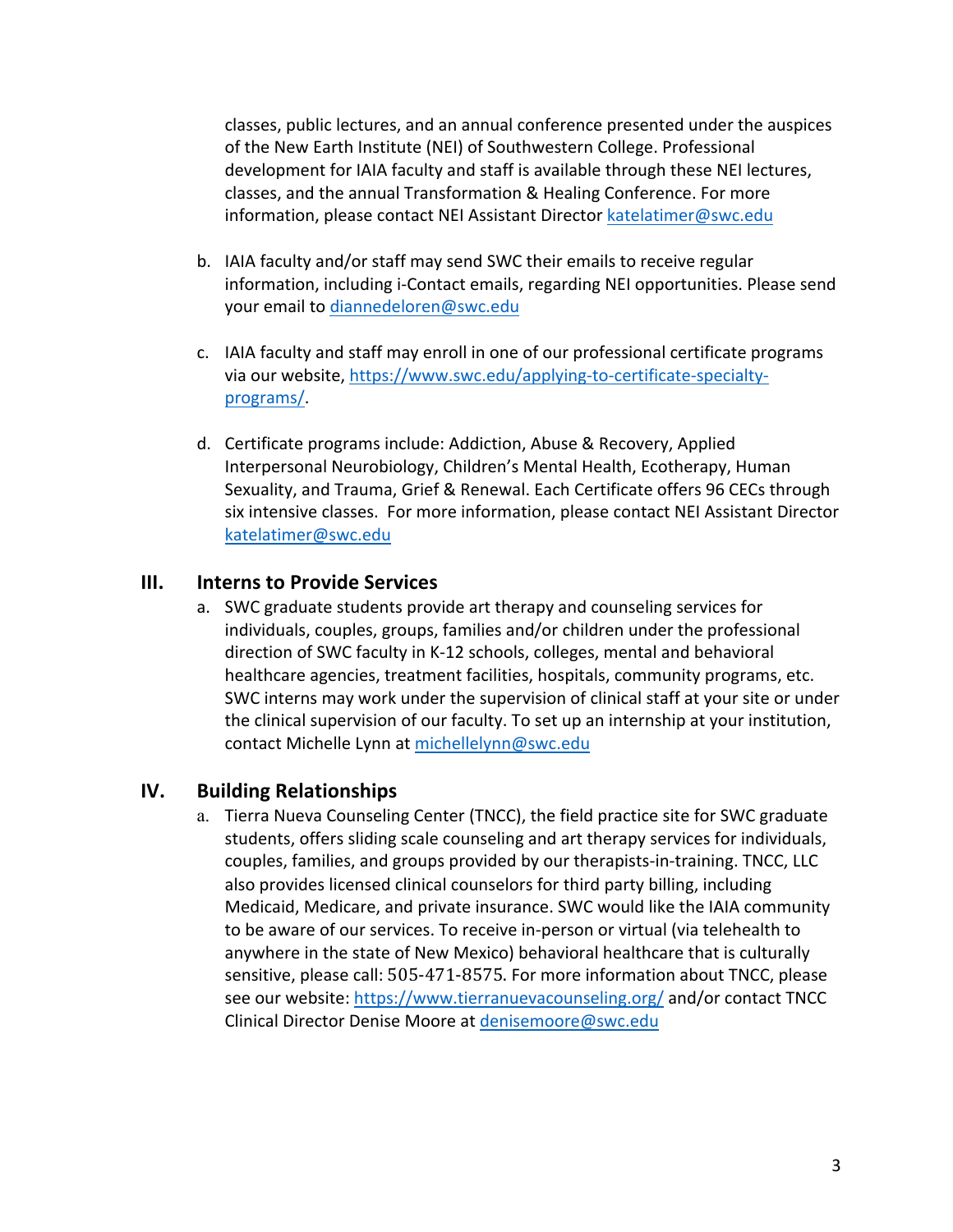- b. IAIA will initiate invitations for SWC Admissions staff to participate in career days, graduate school preparation programs, and/or additional student activities to occur virtually or in-person. Admissions staff look forward to opportunities to be on the NNMC campus to engage with students, answer questions, and promote SWC programs and opportunities. Contact Enrollment Services Director Dru Phoenix, admissions@swc.edu
- c. IAIA will provide a contact person for invitations to their students to visit our campus. Individual and group tours are available. Faculty may also schedule to bring classes as a field trip. Contact Enrollment Services Director Dru Phoenix, admissions@swc.edu
- d. SWC Program Chairs and faculty are available to share information and experiences about the professions of counseling and art therapy. They are available to speak in person or virtually. IAIA faculty and or staff will initiate these invitations to promote student learning in the fields of art therapy and/or counseling. Contact the Dean/CAO to arrange, Virginia Padilla-Vigil, vpvigil@swc.edu
- e. SWC will provide IAIA students with opportunities to talk with current students, including graduate assistants. Contact Enrollment Services Director Dru Phoenix, admissions@swc.edu

This agreement between SWC and IAIA, two higher education institutions located in beautiful New Mexico, continues into perpetuity. It can be updated or amended at any time by either party.

This MOU and any additional updates/amendments will go into effect once approved by both College Presidents.

Once this Memorandum of Understanding is approved, the faculty and staff of SWC and IAIA will promote these opportunities to students, staff, and faculty on their respective campuses.

Thank you.

afilony

\_\_\_\_\_\_\_\_\_\_\_\_\_\_\_\_\_\_\_\_\_\_\_\_\_\_\_\_\_\_\_\_1/20/22\_\_\_\_\_\_\_\_\_\_\_\_\_\_\_\_\_\_\_\_\_\_\_\_\_\_\_\_\_\_\_\_\_\_\_\_

Dr. Ann Filemyr, PhD Date Southwestern College President

obertmartin 1.20.22

Dr. Robert Martin, PhD Date